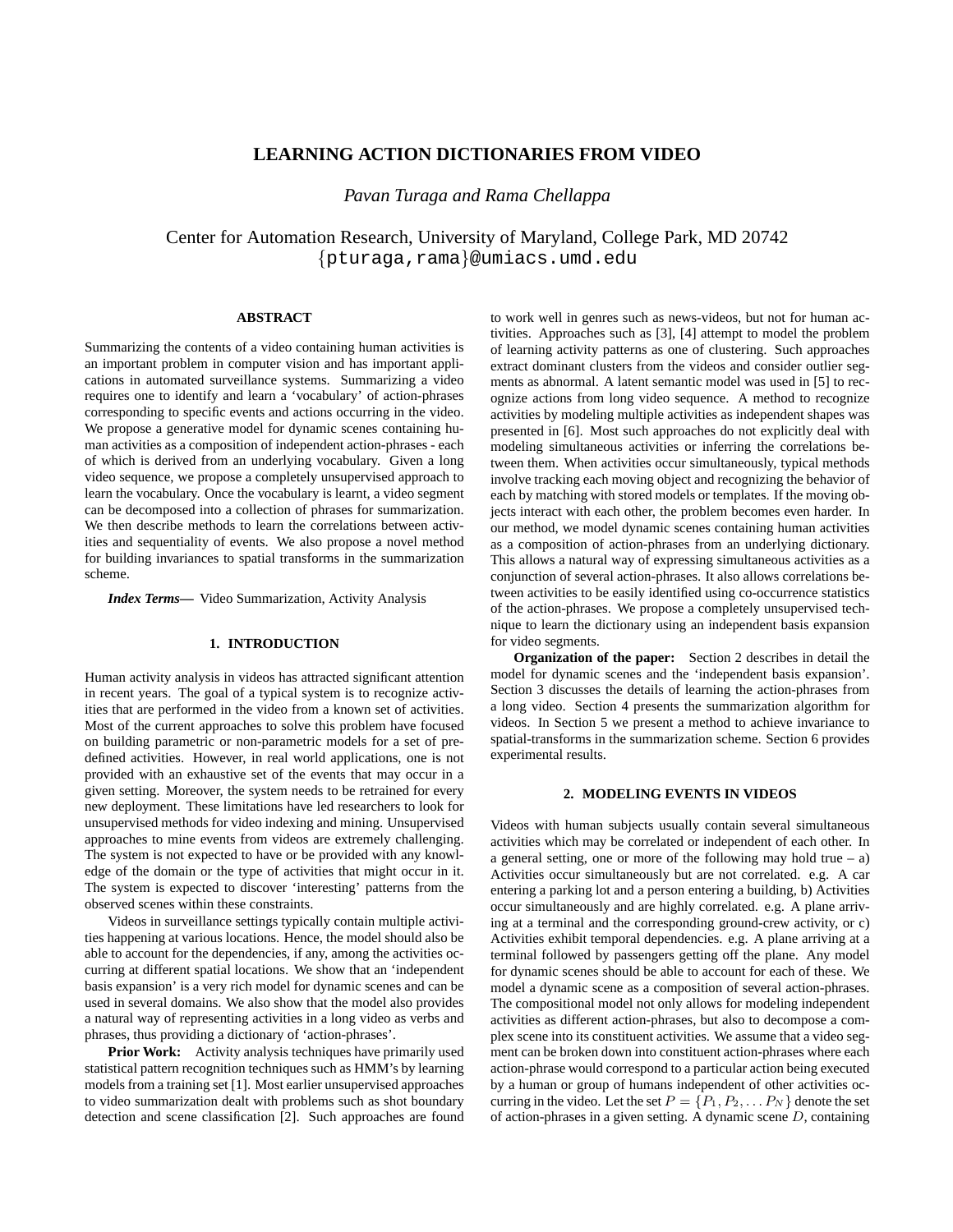$n \leq N$  simultaneous activities from the above set can then be seen as a union of the individual action-phrases i.e.  $D = p_1 \cup p_2 \cup \ldots \cup p_n$ , where  $p_i \in P$  and all  $p_i$  are distinct.

Since, a given video segment is considered to be a composition of several independent action-phrases we model a given segment as a linear combination of independent basis actions. Suppose  $I(x, y, t)$ is a segment of video, the basis expansion is given by

$$
I(x, y, t) = \sum_{i} a_i S_i(x, y, t)
$$
 (1)

where, each  $S_i$  corresponds to a particular type of activity. For example, in a parking lot setting,  $S_1$  could correspond to 'A car entering the parking lot' and  $S_2$  to 'A man walking on the sidewalk'. A video segment containing both these activities occurring simultaneously can then be interpreted as a linear combination of these basis activities. Several such representations are possible, but we are interested in a representation that captures not just the motion patterns of individually occurring activities but also their mutual dependence or independence. In the absence of higher level domain knowledge, we use statistical independence as the criterion to discover the independently occurring activities. This constraint also facilitates the learning of the model parameters in equation 1.

#### **2.1. Feature Selection**

Direct modeling of an entire video segment as a linear combination of independent bases leads to computational challenges. Firstly, the dimensionality of the data would be extremely high. Secondly, using pixel intensities directly is sensitive to noise and illumination variations. Hence, we extract a feature called the *motion trace*. Given a  $M \times N \times T$  space-time volume  $I(x, y, t)$ , first the moving objects in the scene are extracted by background subtraction. Now, we have a binary space-time volume  $I_b(x, y, t)$ . The motion trace is recursively defined as

$$
M^{(t)}(x,y) = max(\rho * M^{(t-1)}(x,y), I_b(x,y,t))
$$
 (2)

where  $\rho$  represents a *forgetting factor*. The role of  $\rho$  is to provide a *trace* of the actor's motion. We typically choose  $\rho$  between 0.95 and 0.99. A similar feature, called motion history was used in [7] to perform activity recognition.

In figure 1, we show some examples of the motion traces generated by a person walking on the road and the sidewalk. We see that the feature captures both the spatial location and the motion characteristics of the actor.



**Fig. 1**. Top Row: Three frames from video showing a person walking on the road, a person walking on the sidewalk and two persons walking on the sidewalk and the road. Bottom Row: Corresponding Motion Traces

#### **3. LEARNING THE ACTION PHRASES**

According to the model in equation 1, each segment is viewed as a mixture of a few underlying independent activities. Given a collection of features (the motion-trace in our case), our goal is to separate the underlying independent bases that generated them i.e. the action phrases. Similar problems have been tackled in the speech and signal processing literature where the problem is commonly termed as Independent Component Analysis (ICA) or Blind Source Separation (BSS). We make use of standard techniques from the ICA literature. To state the problem in general terms, suppose that  $n$  linear mixtures  $x_1, \ldots, x_n$  of n independent components are observed –

$$
x_j = a_{j1}s_1 + a_{j2}s_2 + \dots + a_{jn}s_n, \text{ for all } j. \tag{3}
$$

Without loss of generality, it can be assumed that both the mixture variables and the independent components have zero mean. Equation 3 can be written in matrix-vector form as

$$
\mathbf{x} = \mathbf{A}\mathbf{s} \tag{4}
$$

where **x** is a column vector whose elements are  $x_1, ..., x_n$ . The matrix A is called the mixing matrix. ICA involves estimating the mixing matrix  $A$ , its corresponding de-mixing matrix  $W$ , and the source components s under the assumption that the sources are statistically independent. We have used the algorithm presented in [8] in our implementations. The learning stage is summarized as follows.

| Algorithm 1 Algorithm for Learning the Action Phrases |  |  |  |  |
|-------------------------------------------------------|--|--|--|--|
|                                                       |  |  |  |  |

- 1: Divide the long video  $I_{long}(x, y, t)$  into overlapping segments  $\{I_1, I_2, ...\}$  each of length  $\overline{L}$ .
- 2: For each segment  $I_i$ , compute its motion trace  $M_i$ .
- 3: Convert the motion traces into vectors by row ordering.
- 4: Compute the sources  $\{s_i\}$  and the mixing matrix **A** using ICA [8].

**Note:** There exist several methods to estimate the optimal size of the vocabulary i.e. the number of components  $n$ . We refer the reader to [9] for more details. Here, we used the AIC criterion to estimate the number of independent components.

### **4. SUMMARIZING A VIDEO SEGMENT**

Each of the learnt independent basis constitutes an action-phrase. The co-ordinates (mixing-ratio) of each vector in the basis provide a description for each segment. These mixing-ratios are also estimated as part of the learning procedure. The co-ordinates in general can be both positive and negative. Since the contribution of a component is indicated by the absolute value of the corresponding co-ordinate, a signature for each segment is created using the absolute values of the co-ordinates and normalizing them by the largest magnitude. A signature for each segment is created by normalizing the vector of mixing-ratios corresponding to that segment.

Now, each segment can be viewed as a document and the basis as a set of phrases. This representation of video segments is similar to the vector-space model (VSM) popularly used in document retrieval literature [10]. The similarity between signatures  $v_1$  and  $v_2$  can be defined as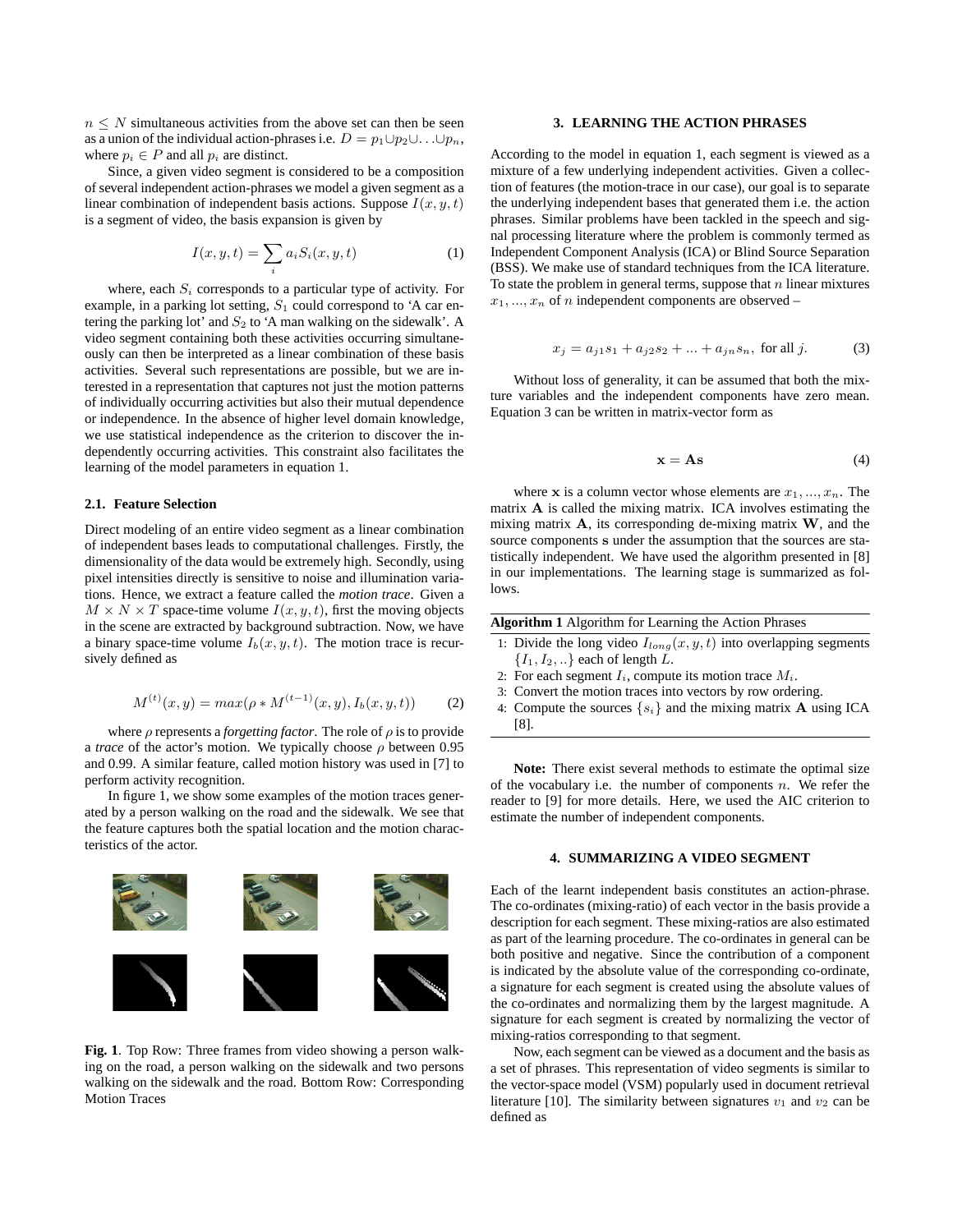$$
S_{corr}(v_1, v_2) = v_1^T v_2, S_{angle}(v_1, v_2) = \cos(\angle(v_1, v_2))
$$
 (5)

Due to the normalization terms, the cosine similarity measure is more robust to variations in the document size. In our experiments, we use the correlation similarity measure. The results are not significantly different with the cosine measure.

### **5. INVARIANCE TO SPATIAL TRANSFORMS**

In many applications it is desirable to achieve invariance to spatial transforms while learning the action-phrases. First, we prove a result that relates low-level feature transforms to transformations of independent components.

**Lemma:** Let  $\{X(\overline{p})\}$  be a zero-mean random field where  $\overline{p} \in D_1 \subseteq R^2$ . Let  $\{\phi_n^X\}$  be a set of statistically independent basis of X. Let  $T : D_2 \longrightarrow D_1$ , where  $D_2 \subseteq R^2$  be a continuous, one-to-one mapping. Let  $\{G(\overline{q})\}, \overline{q} \in D_2$  be a random field derived from X as  $G(\overline{q}) = X(T(\overline{q}))$ . Then, the set  $\phi_n^G(\overline{q}) = \phi_n^X(T(\overline{q}))$ forms a statistically independent basis for G.

**Proof:** Suppose  $\{\phi_n^X\}$  is a set of statistically independent basis of  $X$ . i.e.

$$
X(\overline{p}) = \sum_{i} c_i \phi_i^X(\overline{p})
$$
 (6)

$$
p(\phi_i^X(\overline{p}), \phi_j^X(\overline{p})) = p(\phi_i^X(\overline{p}))p(\phi_j^X(\overline{p})), i \neq j \tag{7}
$$

Now, suppose  $G(\overline{q}) = X(T(\overline{q})), \overline{p} = T(\overline{q}).$  Then,

$$
G(\overline{q}) = X(T(\overline{q})) = \sum_{i} c_i \phi_i^X(T(\overline{q})) = \sum_{i} c_i \phi_i^G(\overline{q})
$$
(8)

$$
p(\phi_i^G(\overline{q}), \phi_j^G(\overline{q})) = p(\phi_i^X(T(\overline{q})), \phi_j^X(T(\overline{q})))
$$
\n(9)

$$
= p(\phi_i^X(T(\overline{q}))) p(\phi_j^X(T(\overline{q}))) = p(\phi_i^G(\overline{q})) p(\phi_j^G(\overline{q})), i \neq j \quad (10)
$$

Thus,  $\phi_n^G(\overline{q}) = \{ \phi_n^X(T(\overline{q})) \}$  form a statistically independent basis for G.

**Application to invariances:** Using this result, we can attach a notion of quasi view-invariant similarity between different actionphrases. Let  $T$  denote the group of transforms under consideration e.g. affine, homography etc. Let  $V_1$  and  $V_2$  denote two actionphrases (basis vectors). Motivated by the above result, the similarity between two vectors can be expressed as

$$
S_{semantic}(V_1, V_2) = \max_{T} |cos\angle V_1, T(V_2)| \tag{11}
$$

where  $T(V_2)$  is the transformed version of  $V_2$ .

Since, we are interested in learning action-phrases from a single video stream the affine group is sufficient to account for most variations in spatial locations of activities. To perform the optimization, we use Nelder-Mead's simplex method. It is a direct search method and is used when computing gradients is difficult. A good initialization for the optimization problem can be obtained from featureless image registration techniques.

From the learnt set of  $N$  action-phrases, we compute the semantic similarity between them as above and arrange them in an  $N \times N$ similarity matrix S. We can now define the similarity between individual segments as

$$
Sim(v_1, v_2) = v_1^T S v_2 \tag{12}
$$

where  $v_1, v_2$  are signatures corresponding to two segments.

#### **6. EXPERIMENTS**

In this section, we present the results of experiments based on the proposed approach. The setting of the first experiment consists of a subject executing a series of hand gestures in a near-field setting at varying rates. The subject used four basic hand gestures – {*Raise left hand, Raise right hand, Wave left hand, Wave right hand*} referred to as  $\{A, B, C, D\}$  henceforth, and actions done simultaneously such as raise both hands etc. giving rise to eight different activities. The video was collected at about 10 frames per second at a resolution of  $720 \times 480.$ 

The set of basis vectors obtained from the proposed algorithm is shown in figure 4. To visualize the learnt activity structures, each segment was embedded into a 2−D space using PCA over the learnt mixing weights. Figure 3 shows the resulting embedding. It can be seen that each of the four basic activities is clustered separately. Segments containing simultaneous activities are placed approximately equidistant from the two clusters from which they were formed. This indicates that the model is able to represent simultaneous activities as a combination of the basic ones.



**Fig. 3**. Clusters of activities



**Fig. 4**. Learnt basis: Action phrases

**Summarization:** In figure 5, we show the full summarization of a long video sequence in which the actor performs the above eight activities at random. Each of the four learnt action-phrases is represented with a different color. Occurrence of an action-phrase in a segment is represented by the presence of the corresponding color. Matching of colors indicates that the extracted summary matches well with the ground-truth obtained using manual labeling.

**Correlations:** We build co-occurrence statistics between the action-phrases from the extracted summary. From the co-occurrence relations, we can identify action-phrases that co-occur and are potentially part of a more complex activity. It was observed that the pairs A-B, A-D, B-C and C-D showed high correlation and hence are potentially parts of a more complex activity. In fact, these pairs